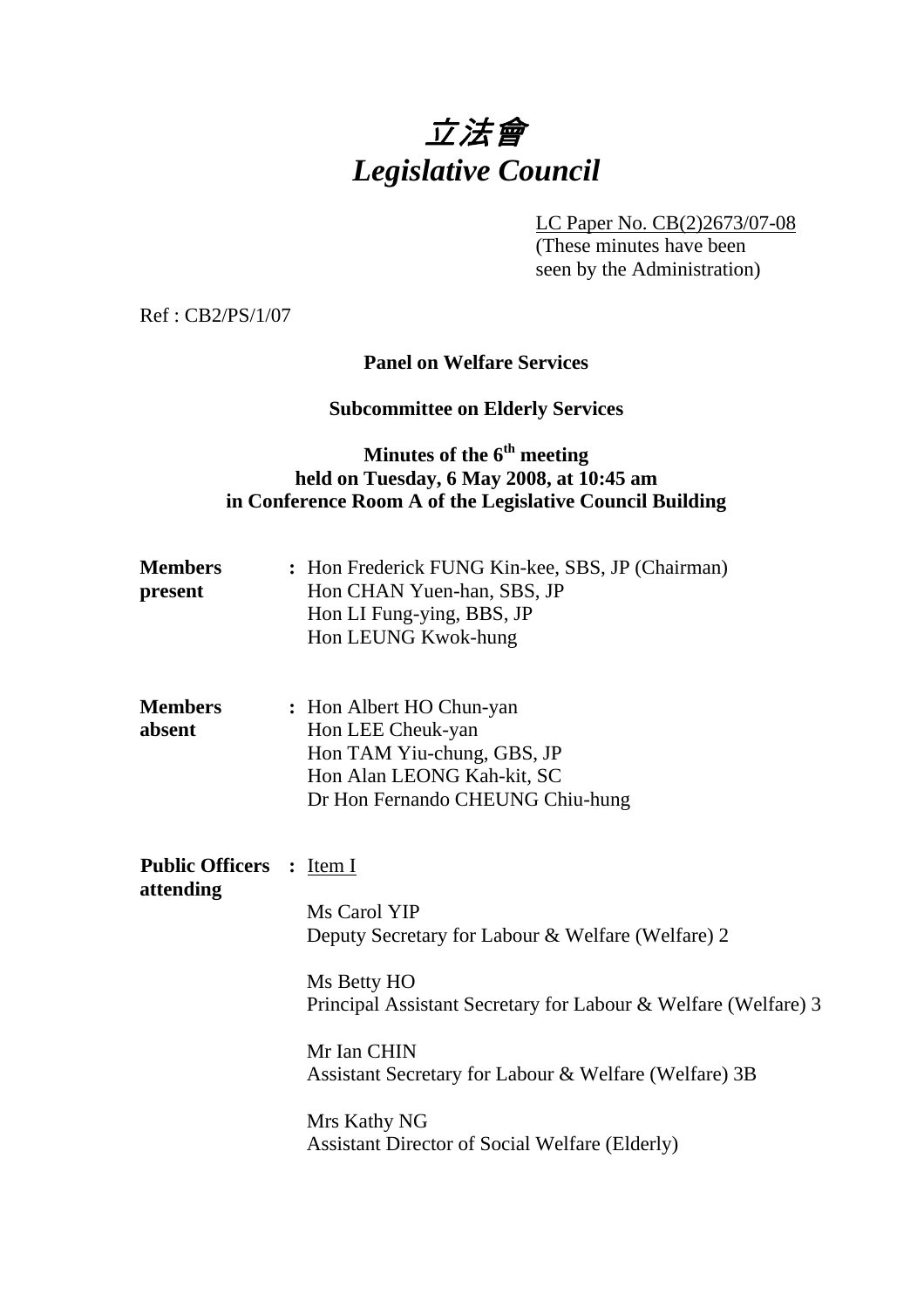- 2 -

| <b>Clerk</b> in   | : Miss Betty MA                                 |
|-------------------|-------------------------------------------------|
| attendance        | Chief Council Secretary (2) 4                   |
| <b>Staff</b> in   | : Ms Maisie LAM                                 |
| <i>attendance</i> | Council Secretary (2) 2                         |
|                   | Miss Maggie CHIU<br>Legislative Assistant (2) 4 |

## **I. Community care and support services for the elderly** [LC Paper No. CB(2)1493/07-08(01)]

1. The Subcommittee deliberated (Index of proceedings attached at **Annex**).

## Resources allocated for the community care and support services

2. While welcoming the various initiatives being implemented by the Administration to facilitate elders to age in the community, as set out in paragraphs 6 and 7 of the Administration's paper, members expressed concern about the adequacy of the resources for these services to meet the current and future demand of the ageing population. Some members also expressed concern about the service quality, especially the meal delivery services, in the light of recent rising food prices. Some members pointed out that some District Elderly Community Centres (DECCs) located in districts with greater elderly population were working under tremendous work pressure and resource constraints. These members suggested that the resources for individual DECCs should be determined in accordance with the membership size, instead of the number of projects organised.

3. Deputy Secretary for Labour & Welfare (Welfare) 2 (DS/LW(W)2) and Assistant Director of Social Welfare (Elderly) (ADSW(E)) made the following responses -

(a) the meal delivery services for elders in need were provided through the Integrated Home Care Services Teams and the Enhanced Home and Community Care Services Teams administered by non-governmental organizations (NGOs), which were funded by way of the Lump Sum Grant (LSG) mode of subventions and contract service fees respectively. Given that the Other Charges portion of LSG would be adjusted annually in line with the Government-wide Price Adjustment Factor and the contract service fees would be adjusted annually with reference to the Composite Consumer Price Index, the increase in food cost would be reflected in the respective annual adjustments;

Action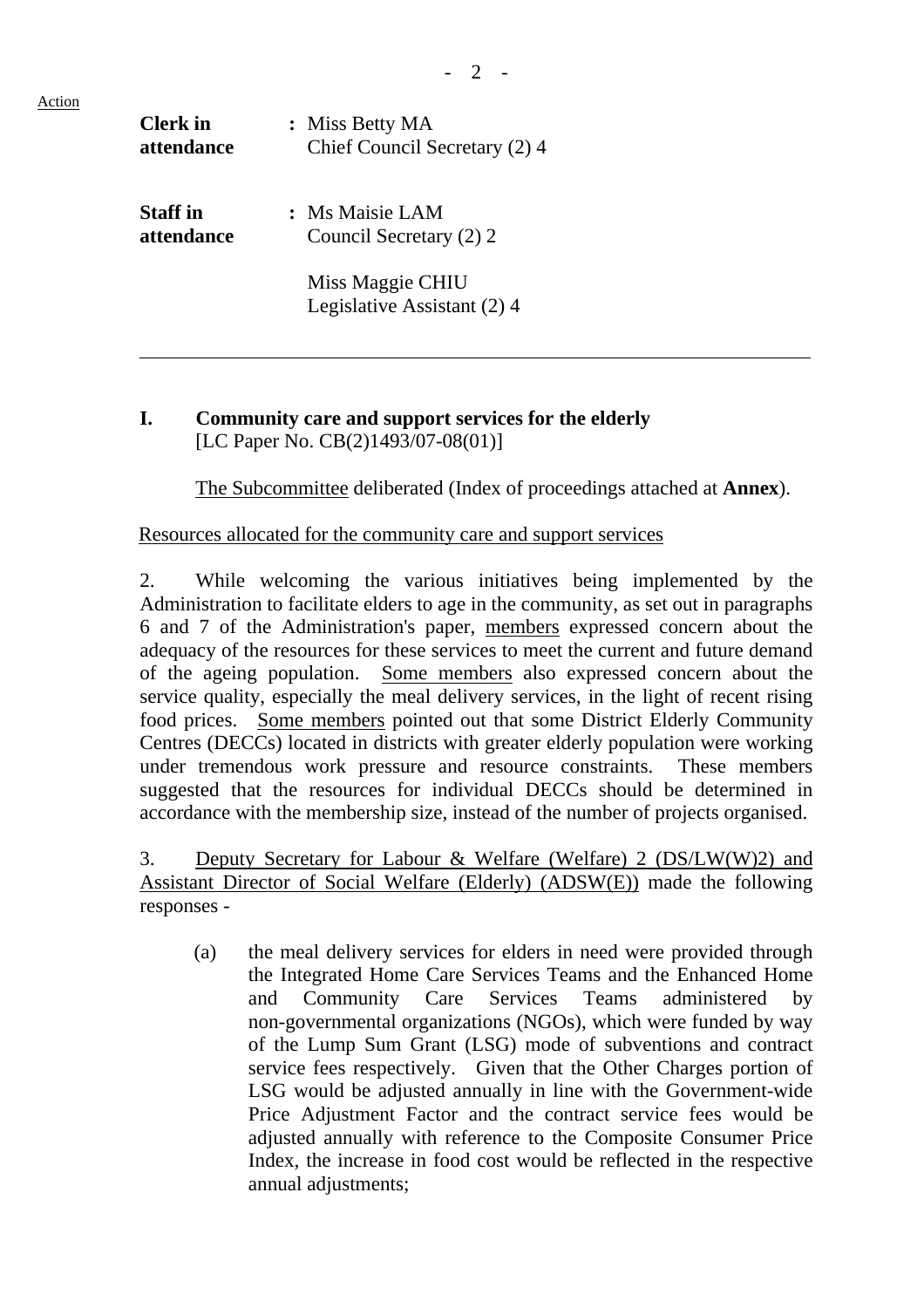- (b) the Social Welfare Department (SWD) had written recently to the operators of meal delivery services reminding them to maintain the service quality in face of rising food cost. They were advised to deploy flexibly their LSG subventions or use their LSG Reserves, or deploy flexibly the contract service fees, for meeting changing service demands. Individual operators who encountered problems could discuss with SWD; and
- (c) SWD initiated a re-engineering exercise in 2003 to upgrade the then Multi-service Centres for the Elderly and the Social Centres for the Elderly into DECCs and Neighbourhood Elderly Centres (NECs) respectively to meet the multifarious needs of elders ageing in the community. The number of DECCs and NECs in each district was determined based on the size of the elderly population and availability of existing services. Following the re-engineering exercise in 2003, DECCs and NECs were fully subvented by the Government and the operators could flexibly deploy the subventions to meet the changing service demands. The performance of these NGOs would be assessed through the outcome and output indicators stipulated in the Funding and Service Agreements.

4. Members remained of the view that the Administration should allocate more resources to further enhance the community care and support services and to monitor the quality of these services.

5. Noting that the 41 Support Teams for the Elderly (STEs) attached to DECCs had established contact with some 60,000 elders who were previously not known to STEs, Miss CHAN Yuen-han requested the Administration to provide a breakdown of these elders by types of housing they were living in, i.e. public housing or private housing. The Administration agreed to obtain the requisite information from STEs, if available.

(*Post-meeting note :* The Administration has subsequently advised that SWD started collecting the relevant data in April 2003, and its statistics now cover about 50 000 of the 60 000 elders (i.e. more than 80%) outreached by STEs. Among these 50 000 elders, about 32 500 (65%) live in public housing and about 17 500 (35%) live in private housing.)

#### Bridging the gap between the community care and support services and the residential care services

6. Members took the view that the provision of community care and support services for the elderly was by no means a substitute for the provision of residential care homes for the elderly (RCHEs) for elders with long-term care (LTC) needs as the older population would require some form of LTC services eventually. In view of the ageing population, the demand for residential care

Admin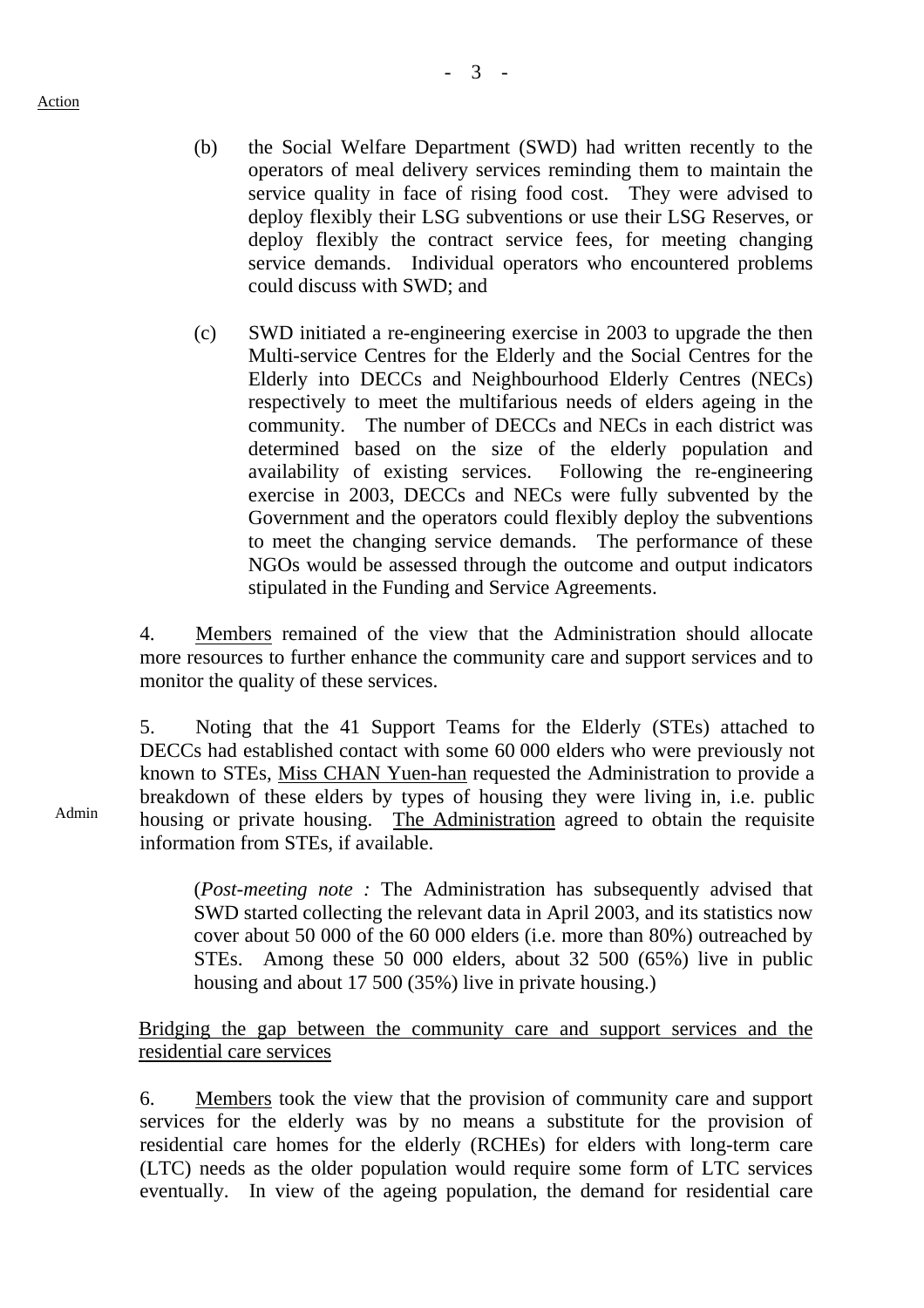Action

services for the elderly, to shorten the waiting time for subsidised RCHE places, and to speed up the provision of adequate RCHE places to meet the huge demand.

7. DS/LW(W)2 stressed that elders with LTC needs did not necessarily have to age in RCHEs. SWD was in parallel providing a range of subsidised community care and support services to facilitate elders to age in the community. Elders assessed to have care needs under the Standardised Care Need Assessment Mechanism for Elderly Services would be matched with the appropriate services in accordance with the assessment results. DS/LW(W)2 advised that more than 50% of those elders who had undergone the assessment were eligible for both residential care services and community care services. If they chose to receive subsidised home-based or centre-based community care services, they could still be put on the waiting list for subsidised residential care places. DS/LW(W)2 pointed out that there were some 20,000 surplus places in private RCHEs, but some elders preferred to wait for the subsidised places for various reasons.

8. DS/LW(W)2 added that the study being conducted by the Elderly Commission (EC) on residential care services for the elderly would explore how to target subsidised residential care services at elders most in need; and how to promote further development of quality self-financing/private residential care services and encourage shared responsibilities among individuals, their families and the society in meeting the LTC needs of the elderly. The study would also take into account the Administration's overall objective of encouraging "ageing in the community". It was expected that EC would complete the study by the first quarter of 2009.

Monitoring of RCHEs in using the additional one-month Comprehensive Social Security Assistance payments of residents

9. Members were concerned that some RCHE operators had reportedly used the additional one-month Comprehensive Social Security Assistance (CSSA) payments announced in the 2007-2008 Budget to subsidise home fees, despite that the Administration had reminded the operators that the additional CSSA payments were not intended for subsidising homes fees. As the additional payments announced in the 2008-2009 Budget would be disbursed shortly, members considered that the Administration should step up the monitoring of RCHEs in preventing the use of the additional CSSA payments without the consent of the residents.

10. DS/LW(W)2 said that upon approval of the concerned funding by the Finance Committee, SWD would issue a letter to RCHE operators again reminding them that the additional CSSA payments could not be used for subsidising home fees. In addition, SWD's Licensing Office of Residential Care Homes for the Elderly would step up its inspection efforts and issue advice or warning to the RCHE concerned if any non-compliance was found. ADSW(E) supplemented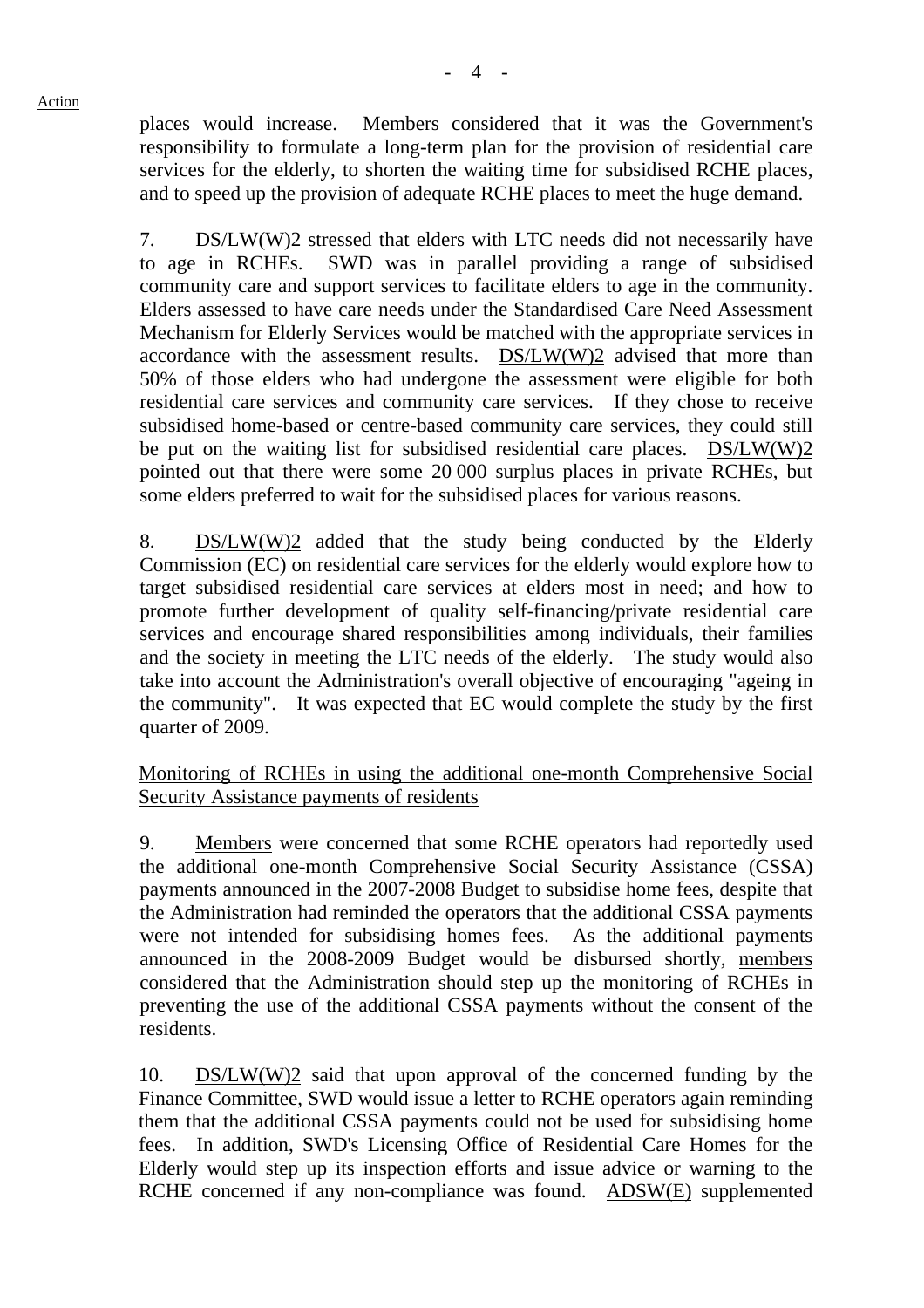Action

that if the situation remained unchanged after the issuance of advice and warning, SWD might require the RCHE concerned to comply with the directions specified in the notice issued under section 19(1) of the Residential Care Homes (Elderly Persons) Ordinance (Cap. 459) within a specified period. If no improvement was made by the RCHE concerned within the specified period, SWD might consider prosecution. Furthermore, for suspected cases of financial abuse or fraudulent activities concerning elderly residents' possessions, which involved RCHE operators or staff members, SWD would refer them to the Police for investigation and follow up.

## **II. Any other business**

11. Members agreed that the Subcommittee would consider its draft report to the Panel on Welfare Services at the next meeting, and deputations would be invited to give views if necessary.

12. At the invitation of the Administration, the Subcommittee agreed to conduct a visit to observe the implementation of the pilot Integrated Discharge Support Programme for Elderly Patients in Kwun Tong in June 2008. The Chairman said that members would be informed of the details of the visit in due course.

13. There being no other business, the meeting ended at 12:50 pm.

Council Business Division 2 Legislative Council Secretariat 21 July 2008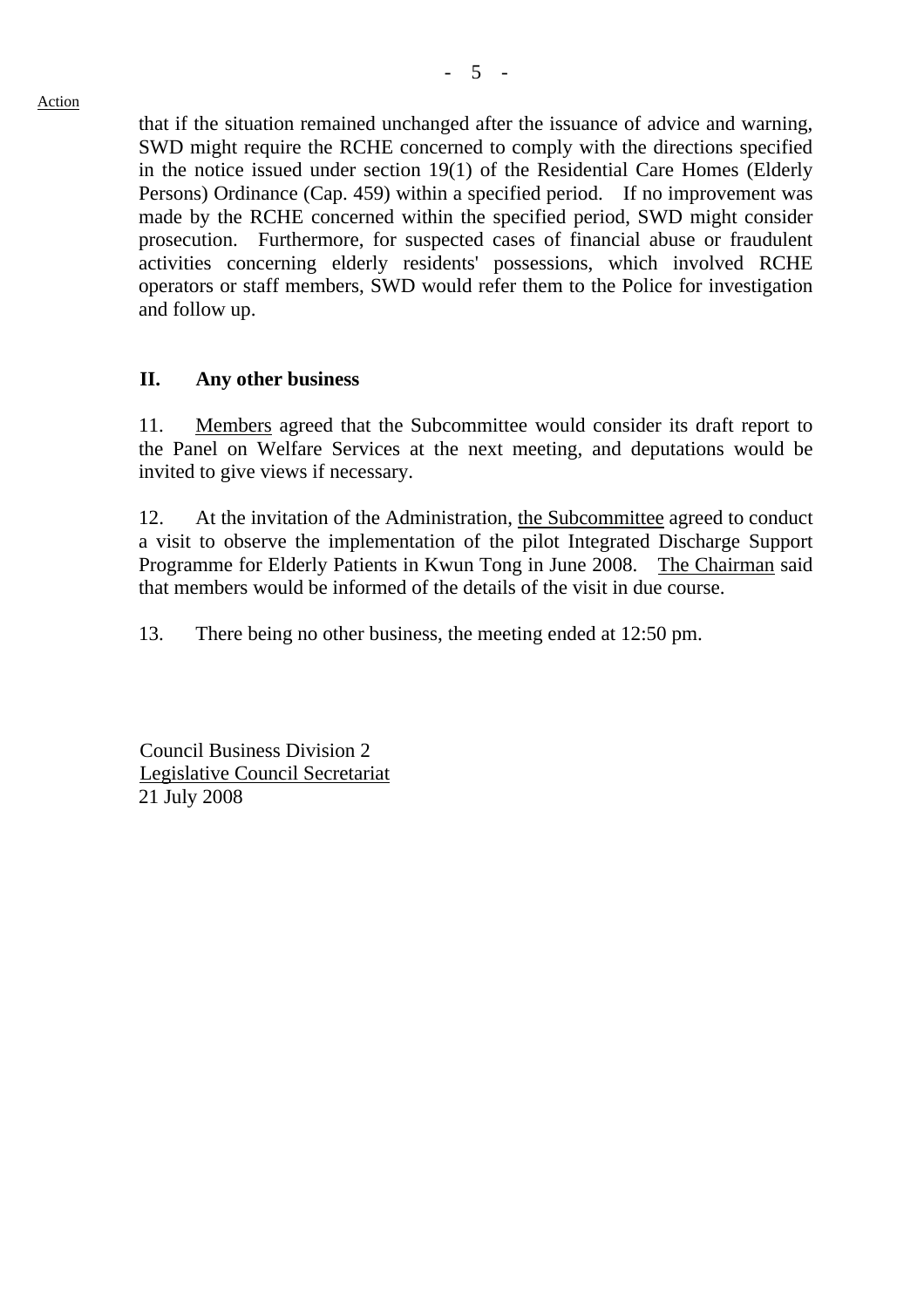## **Proceedings of the 6th meeting of the Subcommittee on Elderly Services on Tuesday, 6 May 2008, at 10:45 am in Conference Room A of the Legislative Council Building**

| <b>Time marker</b> | S <sub>p</sub> e <sub>aker</sub> (s)             | Subject(s)                                                                                                                                                                                                                                                                                                                                                                                                                                                                                                                                                                                                                                                                                             | <b>Action</b><br>required |
|--------------------|--------------------------------------------------|--------------------------------------------------------------------------------------------------------------------------------------------------------------------------------------------------------------------------------------------------------------------------------------------------------------------------------------------------------------------------------------------------------------------------------------------------------------------------------------------------------------------------------------------------------------------------------------------------------------------------------------------------------------------------------------------------------|---------------------------|
| 000000 - 000924    | Chairman                                         | <b>Opening Remarks</b>                                                                                                                                                                                                                                                                                                                                                                                                                                                                                                                                                                                                                                                                                 |                           |
| 000925 - 001424    | Administration                                   | Briefing by the Administration on the services and initiatives<br>to facilitate "ageing in the community" [LC Paper No.<br>$CB(2)1493/07-08(01)$                                                                                                                                                                                                                                                                                                                                                                                                                                                                                                                                                       |                           |
| 001425 - 002440    | Chairman<br>Miss CHAN Yuen-han<br>Administration | Concerns raised by Miss CHAN Yuen-han about the<br>monitoring of private residential care homes for the elderly<br>(RCHEs)<br>in<br>handling<br>the<br>relation<br>to<br>residents'<br>Security Assistance<br>Comprehensive<br>Social<br>(CSSA)<br>payments and the quality of the meal delivery services in the<br>light of recent rising food prices<br>The Administration's response that -<br>the Social Welfare Department (SWD) had provided<br>(a)<br>clear guidelines on the fee charging arrangements of                                                                                                                                                                                      |                           |
|                    |                                                  | RCHEs and issued letters to private RCHEs to remind<br>them that they should strictly adhere to the<br>requirements of the Code of Practice for RCHEs; and<br>under the Lump Sum Grant (LSG) subvention system,<br>(b)<br>the Other Charges portion would be adjusted annually<br>in accordance with the established mechanism. SWD<br>had issued a letter to the operators reminding them to<br>maintain the service quality of the meal delivery<br>services in the face of rising food cost                                                                                                                                                                                                         |                           |
| 002441 - 003401    | Ms LI Fung-ying<br>Administration<br>Chairman    | Views of Ms LI Fung-ying that the Administration should<br>examine critically the need to adjust the funding for<br>subvented meal services ahead of the annual adjustment cycle<br>to reflect the increase in food cost; and increase the deterrent<br>effect of the existing monitoring mechanism of RCHEs<br>The Administration's advice that the impact of inflation on<br>the provision of meal services funded by the Government<br>would be discussed at the meeting of the Panel on Welfare<br>Services on 8 May 2008; and prosecution actions would be<br>taken against non-compliant RCHEs as appropriate if no<br>improvement was made by the RCHE concerned within the<br>specified period |                           |
| 003402 - 004450    | Ms LI Fung-ying<br>Administration                | The Administration's responses to concerns raised by Ms LI<br>Fung-ying about the provision of the community care and<br>support services for elders with long-term care (LTC) needs -<br>under the Standardised Care Need Assessment<br>(a)<br>Mechanism for Elderly Services, elders with moderate<br>or severe impairment level would be matched with<br>subsidised residential care services or home/centre-based<br>community care services as appropriate;<br>at present, the numbers of elderly users for non-frailty<br>(b)                                                                                                                                                                    |                           |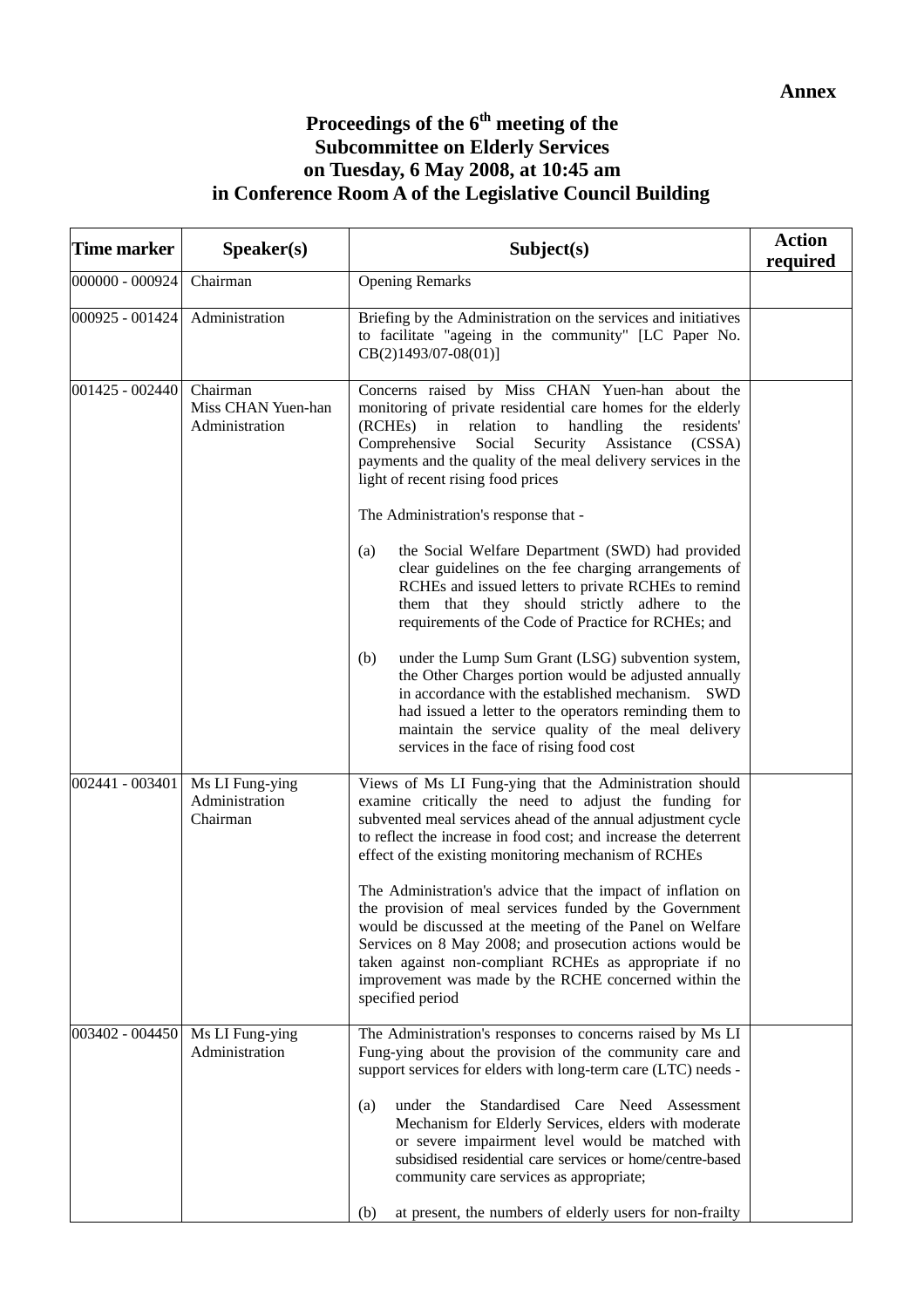| <b>Time marker</b> | $Speaker(s)$                                     | Subject(s)                                                                                                                                                                                                                                                                                                                                                                                            | <b>Action</b><br>required |
|--------------------|--------------------------------------------------|-------------------------------------------------------------------------------------------------------------------------------------------------------------------------------------------------------------------------------------------------------------------------------------------------------------------------------------------------------------------------------------------------------|---------------------------|
|                    |                                                  | tested and fatality tested home-based community care<br>services were 17 000 and 3 450 respectively. There<br>were 2 100 elders waitlised for the non-frailty tested<br>home care services and the waiting time ranged from a<br>few days to a few months. For frailty tested home<br>care services, the demand varied in different districts<br>and the average waiting time was two to four months; |                           |
|                    |                                                  | about 2 800 elders were using the centre-based day<br>(c)<br>care services and the average waiting time was about<br>six months; and                                                                                                                                                                                                                                                                  |                           |
|                    |                                                  | there were at that time 41 District Elderly Community<br>(d)<br>Centres (DECCs), 115 Neighbourhood Elderly Centres<br>(NECs) and 57 Social Centres for the Elderly (S/Es)                                                                                                                                                                                                                             |                           |
| 004451 - 010003    | Chairman<br>Administration                       | The Administration's responses to enquiries raised by the<br>Chairman about the community care and support services<br>and the support to carers -                                                                                                                                                                                                                                                    |                           |
|                    |                                                  | in planning the centre-based day care services for each<br>(a)<br>district, SWD would take into account the size of the<br>elderly population and availability of existing services;                                                                                                                                                                                                                  |                           |
|                    |                                                  | following the re-engineering exercise in 2003 to<br>(b)<br>upgrade the then Multi-service Centres for the Elderly<br>and S/Es into DECCs and NECs respectively with<br>enhanced standard space provision, no limit was set<br>regarding the membership size.<br>Currently, the<br>membership size of DECCs and NECs ranged from<br>about 700 to as high as more than 1 000;                           |                           |
|                    |                                                  | the evaluation study on the effectiveness and user<br>(c)<br>satisfaction of the re-engineered NECs and DECCs<br>conducted by the University of Hong Kong<br>recommended that more elderly centres should be<br>established on the green field sites; and                                                                                                                                             |                           |
|                    |                                                  | a District-based Trial Scheme on Carer Training and<br>(d)<br>an Integrated Discharge Support Programme for<br>Elderly Patients were launched in 2007 and 2008<br>respectively with a view to strengthening the support<br>to carers                                                                                                                                                                  |                           |
|                    |                                                  | The Chairman's view that the recurrent subvention for<br>individual DECCs and NECs should be determined in<br>accordance with the membership size                                                                                                                                                                                                                                                     |                           |
| 010004 - 011320    | Mr LEUNG Kwok-hung<br>Administration<br>Chairman | Mr LEUNG Kwok-hung shared the Chairman's view that<br>more resources should be allocated to DECCs and NECs<br>having a larger membership size                                                                                                                                                                                                                                                         |                           |
|                    |                                                  | The Administration's advice that under the LSG subvention<br>arrangement, NGOs were required to conduct services and<br>activities as specified in the Funding and Service<br>Agreements                                                                                                                                                                                                              |                           |
| 011321 - 013330    | Miss CHAN Yuen-han<br>Administration             | Concerns raised by Miss CHAN Yuen-han about the<br>monitoring of RCHEs in using the additional one-month                                                                                                                                                                                                                                                                                              |                           |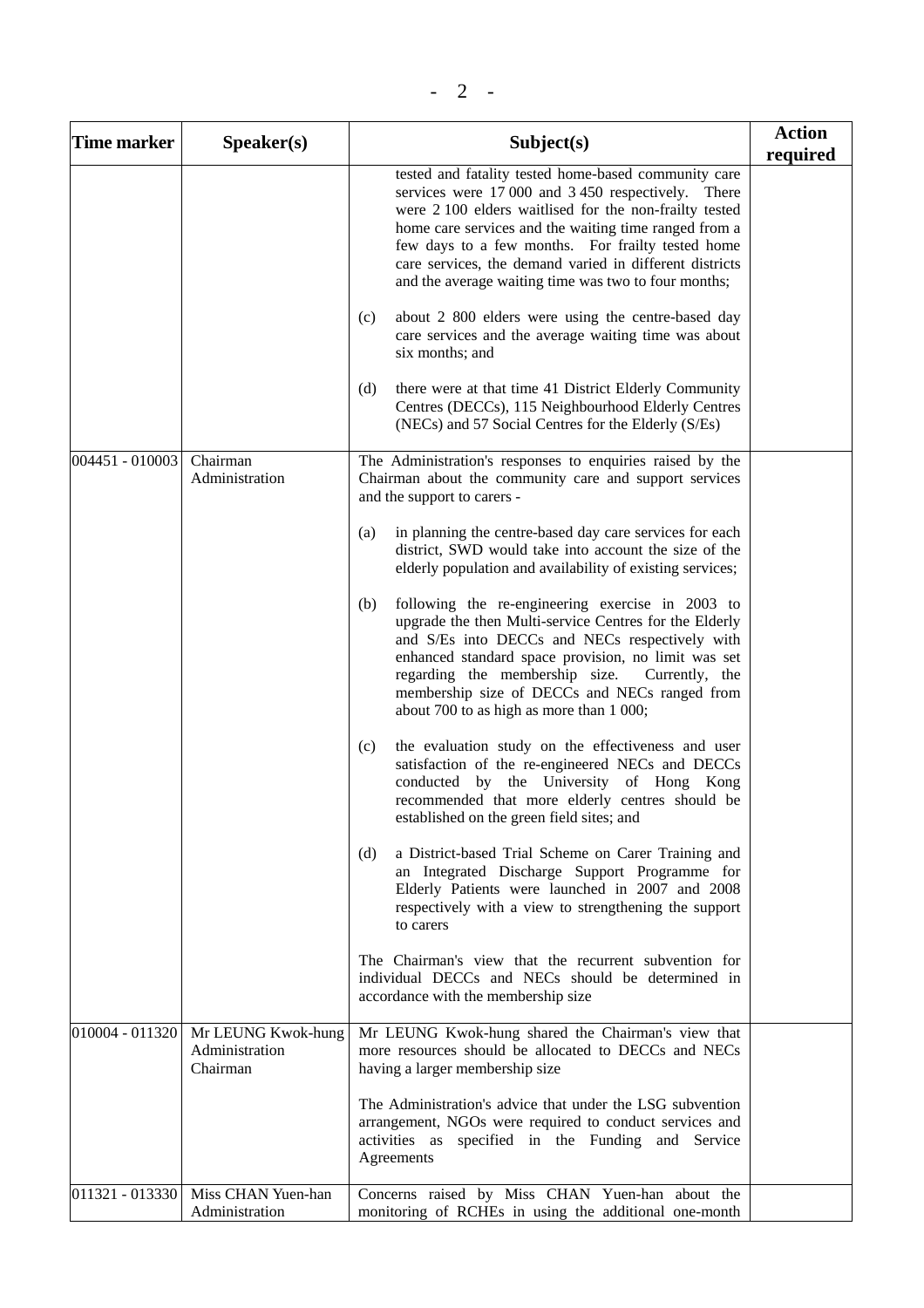| <b>Time marker</b> | S <sub>p</sub> e <sub>aker</sub> (s)                                | Subject(s)                                                                                                                                                                                                                                                                   | <b>Action</b><br>required          |
|--------------------|---------------------------------------------------------------------|------------------------------------------------------------------------------------------------------------------------------------------------------------------------------------------------------------------------------------------------------------------------------|------------------------------------|
|                    | Chairman                                                            | CSSA payments of residents and the resources allocated to<br>the elderly centres to strengthen the outreach services to<br>hidden and vulnerable elders                                                                                                                      |                                    |
|                    |                                                                     | The Administration's responses that -                                                                                                                                                                                                                                        |                                    |
|                    |                                                                     | efforts had been and would continuously be made by<br>(a)<br>SWD to ensure that RCHEs would not use the<br>additional CSSA payments of residents to subsidise<br>home fees;                                                                                                  |                                    |
|                    |                                                                     | (b)<br>additional recurrent funding had been allocated to the<br>elderly centres to strengthen their manpower provision<br>so that they could outreach to more hidden and<br>vulnerable elders and provide assistance to those who<br>were in need; and                      |                                    |
|                    |                                                                     | (c)<br>the 41 Support Teams for the Elderly (STEs) attached<br>to DECCs had established contact with some 60 000<br>elders who were previously not known to STEs, of<br>whom about 30 000 were singletons                                                                    |                                    |
|                    |                                                                     | The Administration was requested to provide a breakdown of<br>those elders who were previously not known to them by<br>types of housing they were living in, i.e. public housing or<br>private housing, if available                                                         | Admin to<br>provide<br>information |
| 013331 - 014714    | Chairman<br>Ms LI Fung-ying<br>Administration<br>Miss CHAN Yuen-han | The Chairman's view that the provision of community care<br>and support services for the elderly was by no means a<br>substitute for the provision of RCHE places for elders with<br>LTC needs as the older population would require some form<br>of LTC services eventually |                                    |
|                    |                                                                     | The Administration's responses that -                                                                                                                                                                                                                                        |                                    |
|                    |                                                                     | more than 60% of the elders with LTC needs did not<br>(a)<br>necessarily have to age in RCHEs, but could age in the<br>community with the provision of a range of subsidised<br>community care and support services; and                                                     |                                    |
|                    |                                                                     | the Elderly Commission's study on the residential care<br>(b)<br>services for the elderly, which was expected to be<br>completed by the first quarter of 2009, would explore -                                                                                               |                                    |
|                    |                                                                     | (i)<br>how to target subsidised residential care services<br>at elders most in need; and                                                                                                                                                                                     |                                    |
|                    |                                                                     | (ii)<br>how to promote further development of quality<br>self-financing/private residential care services<br>and encourage shared responsibilities among<br>individuals, their families and the society in<br>meeting the LTC needs of the elderly                           |                                    |
| 014715 - 014954    | Chairman<br>Mr LEUNG Kwok-hung                                      | Views of Mr LEUNG Kwok-hung that the Administration<br>should consider providing premises at concessionary rents<br>for private RCHEs with a view to reducing the operating cost<br>and sustaining the long-term development of residential care<br>services for the elderly |                                    |